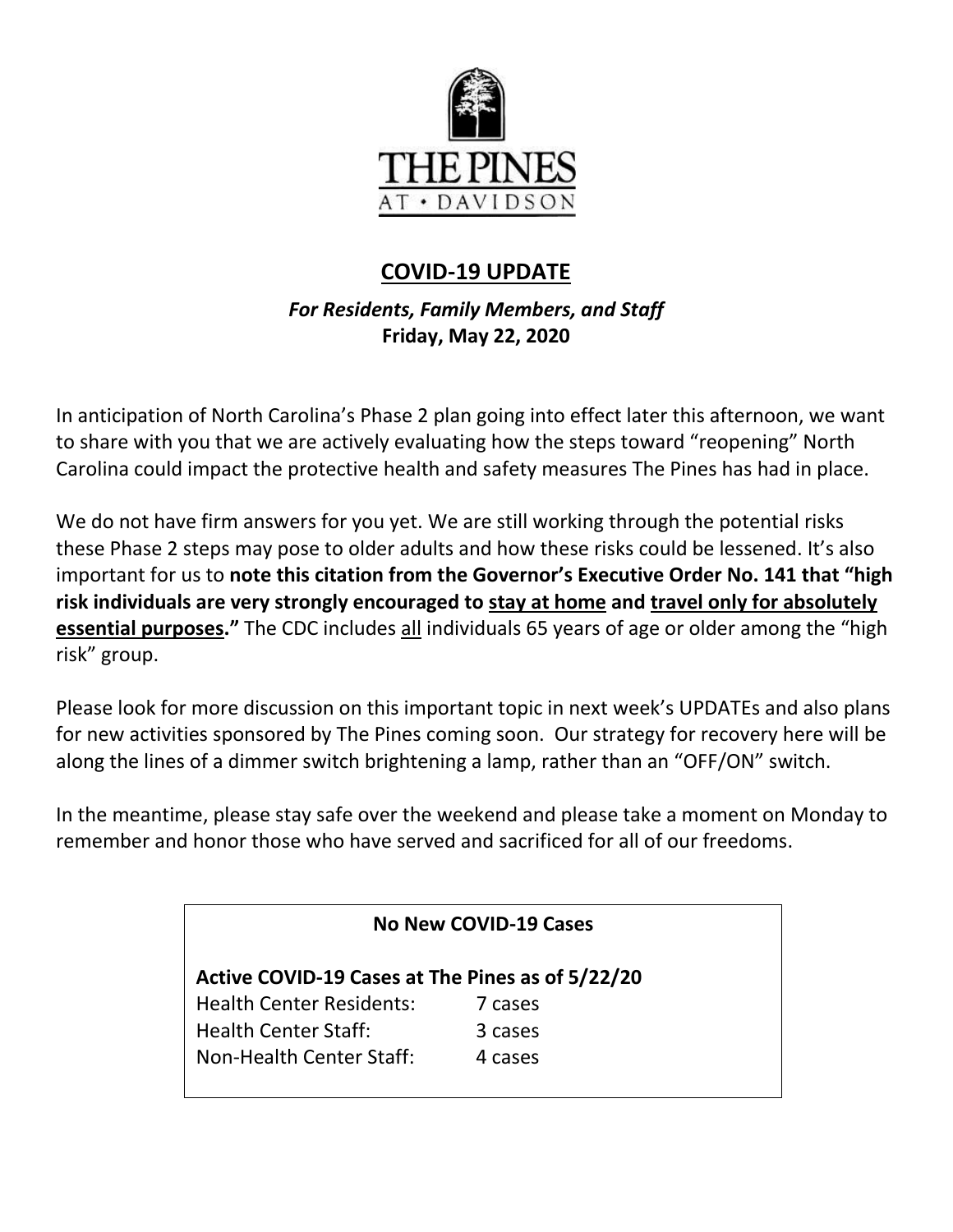#### **HELPFUL INFORMATION**

#### **Memorial Day Remembrance**

This Memorial Day, flags will be erected on The Pines' front lawn to commemorate and honor deceased residents who served our country in one of the branches of the Armed Services. Thank you, Wendy Tobin and her family, for creating these flagpoles and arranging for this very special form of remembrance.

#### **Scam Alert Related to Contact Tracing**

Thank you, Jennie Clifton, for sending information about some red flags to watch out for if you get a text claiming to be from a contact tracer:

- Poor English: Many scam operations are based outside the U.S. Even if they have an American area code, it's possible to spoof it easily. Watch out for unusual spelling and grammar, especially when it claims to come from a government source.
- A link: Real contact tracing texts are notifications of an upcoming call. They will not include links for you to sign up or provide information. Ignore any texts that include a link.
- Requests for personal data: The only information you'll be asked during a legitimate contact tracing session is who you've been in contact with, and potentially their phone numbers. Even then, this kind of information would be asked during the call, not upfront in a text. Ignore any texts that request personal information about you or others.
- Alarmist language: Some of these texts will use frightening or sensationalized language to get you to act urgently. If you get scared enough to click the link they include, you're already in trouble. Real contact tracers will work with you professionally and refrain from alarming you. They have to do this all day, after all. They don't need the stress.
- Requests for money: Anything asking you to submit a payment of some kind can be disregarded. Contact tracing programs shouldn't cost you anything to be a part of. Any requests for payments in the form of Bitcoin or gift cards are also major red flags.

To protect yourself, the FTC also recommends enabling two-factor authentication for all your important accounts, as well as potentially activating "Do Not Disturb" on your device to block spam text messages. In the end, these scams can't hurt you so long as you avoid being tricked. Since fraudsters around the world are stepping up their tactics, this won't be an easy task. Stay safe, stay vigilant and whatever you do, please don't click on links you don't recognize. It's a recipe for disaster that no one can afford today.

#### **Director of Resident Services**

When we referred to our Director of Resident Services in a recent Update, we inadvertently did not include a name and contact information. Stephanie Clontz is The Pines' Director of Resident Services. She can be reached at 704-896-1454 or at ext. 1454.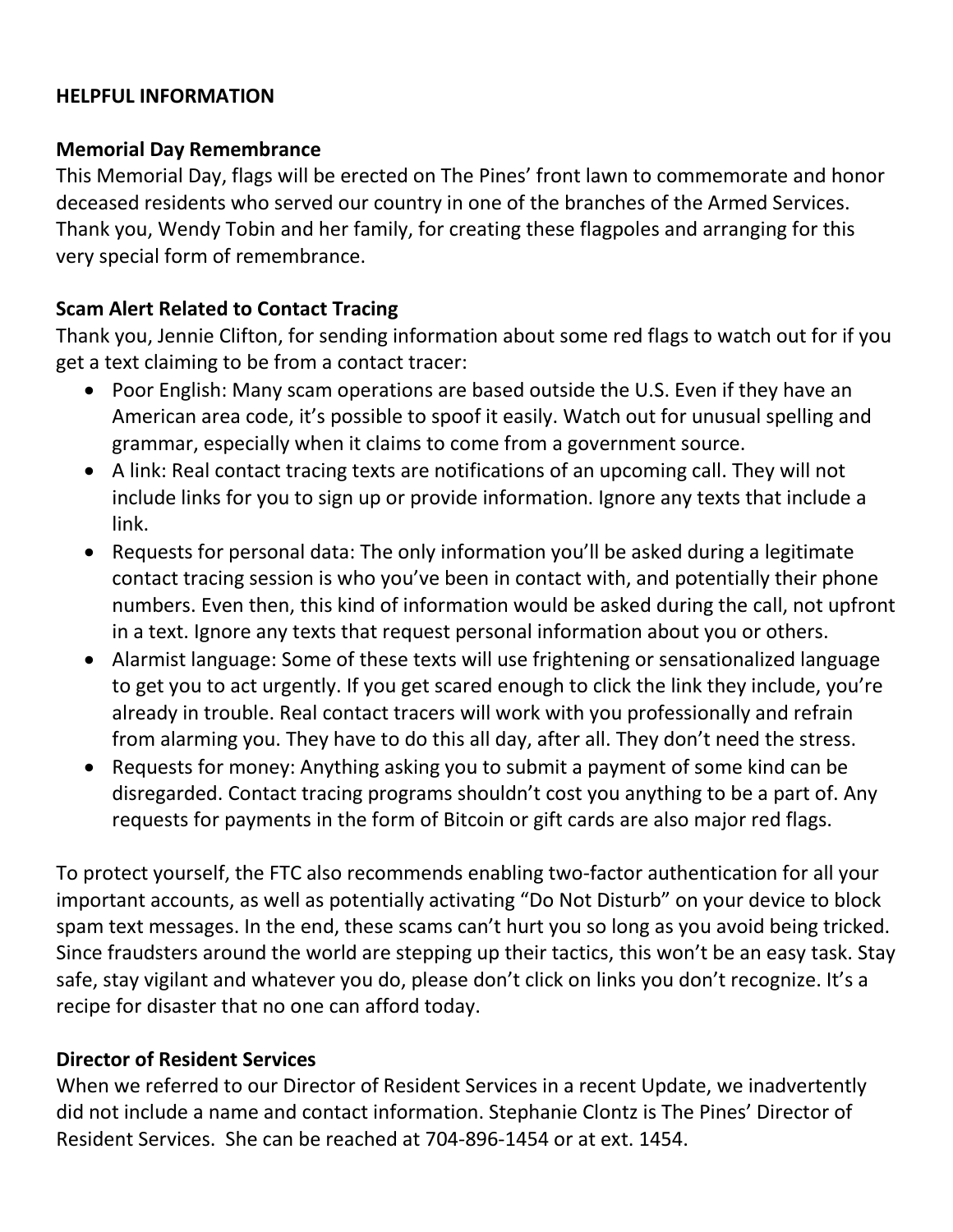### **Wildlife Visitors**

It's delightful to know we share this campus with other creatures including a box turtle, spotted by Housekeeping Supervisor Greg Hines (photo left) and a pigeon guarding its nest (photo right, provided by Mike Petropulos).



### **Hummingbirds**

Speaking of wildlife…Recently, a resident living in the Assisted Living Wing asked the Culinary Department if, alongside her meal, the staff could provide a small meal for the hummingbirds that visit outside her window. They were delighted to provide the meal. (She kindly even provided the recipe!) She writes, "My neighbors and I…and the local Humming Birds are most grateful for the delicious replenishing of the feeder and having the joy of watching these activities, nature is very good to us. With lots of gratitude…The Watchers"

## **Video Storytelling Platform**

Megilla, video-storytelling platform designed to bridge generations and record treasured stories, are making an early version of its platform free (until June 1) for everyone to connect with family and friends, in a deep and meaningful way, during the quarantine. This organization writes, "'*The COVID-19 pandemic has exacerbated the loneliness of millions of older people,' said Dr. Scott A. Kaiser, Director of Geriatric Cognitive Health at the Pacific Brain Health Center and CIO for the Motion Picture & Television Fund. The benefits of social connection—the antidote—are clear. Solutions, like Megilla, provide social connections and purpose that are needed now more than ever.*" If you are interested in exploring this video platform with your family or friends, here is the link: **[Megilla](https://megilla.com/)**

## **Limited Services Reopening for Fifth Third Customers at The Pines**

Fifth Third customers who need to access their safety deposit boxes and/or need notary services can call the Fifth Third branch in Davidson (704-892-4644) to schedule an appointment at The Pines. A representative will be available at The Pines on Wednesdays for